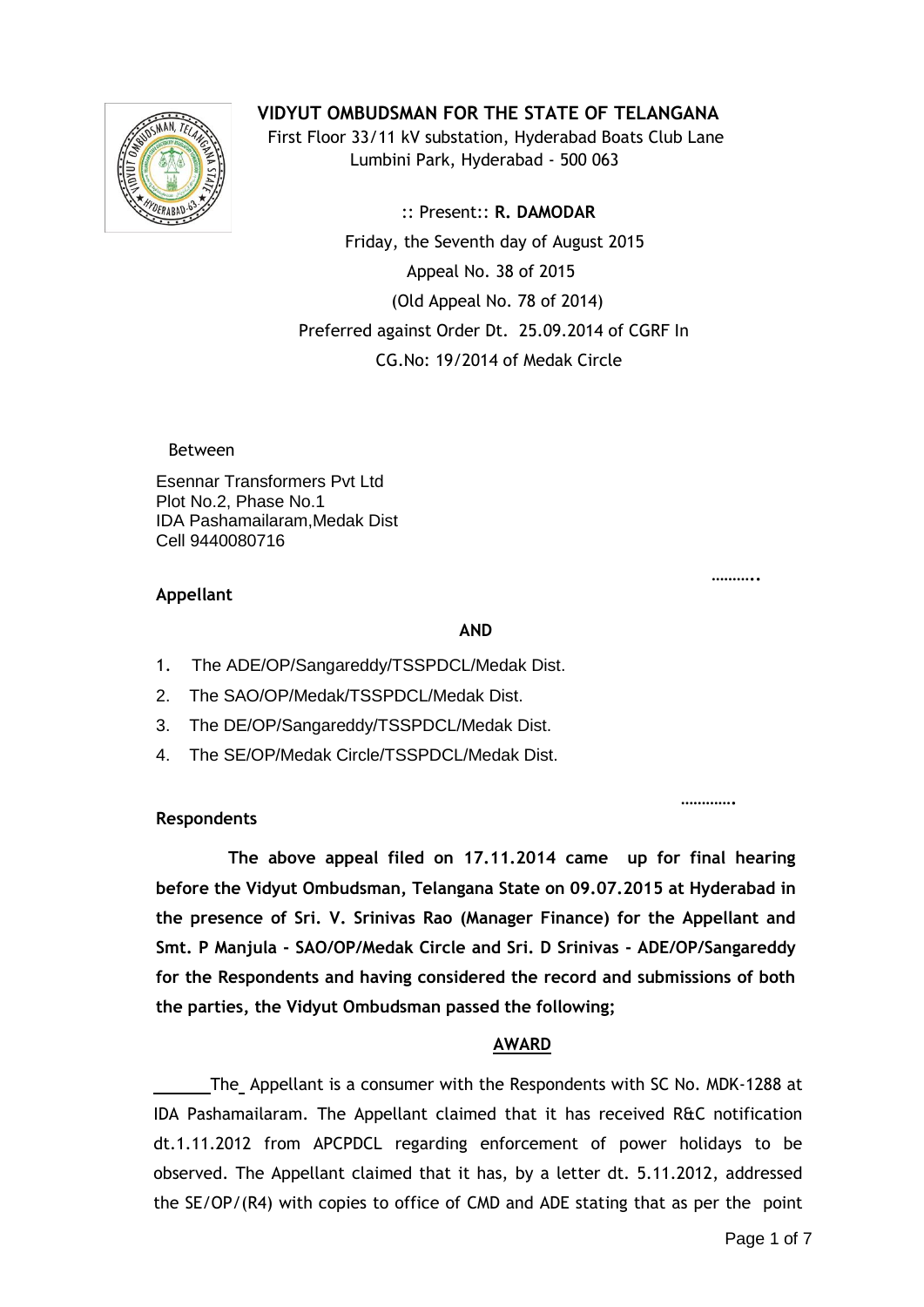No. 15 of R&C measures dt. 1.11.2012, it has opted to draw power supply as per option number 3 and had requested the 4th Respondent to provide 4 days power on Tuesday, Wednesday, Thursday and Friday and power holidays on Saturday, Sunday and Monday. The Appellant claimed to have further addressed a letter dt 8.5.2013 to SE/OP in response to a memo dt. 1.5.2013 stating that under the revised R&C measures dt.17.4.2013 it was opting to draw power from Sunday, Monday, tuesday, Wednesday and Thursday and power holidays on Friday and Saturday. These letters mentioned supra were served on the addressees as well as his subordinates. It appears that there was no response at all to these letters from the Appellant.

2. The Appellant claims that it drew power as per the R&C measures dt. 1.11.2012 and 17.4.2013 without any breach and that it received energy bills during this relevant period without any penalties and therefore, it was under the impression that it was drawing power by following the power holidays schedule. The Appellant claims that only after receipt of power bills in the month of March, 2013 for consumption of power in February with penalties, it came to know about the present issue. The Appellant claims that by its letter dt. 27.2.2013 addressed to the 4th Respondent, it has asserted that it has been following power holidays on Saturday, Sunday and Monday and power-on days From Tuesday, Wednesday, Thursday and Friday. The Appellant through its letter dt. 1.7.2013 addressed to the 4th Respondent SE/OP claimed that it has received R&C supplementary bill for the month of February, March and May 2013 on 5.6.2013 for Rs 45,462/-, bill dt. 9.6.2013 for Rs 42,459/- and bill dt. 5.7.2013 for Rs 70,401/- which shows that there is difference in the clear communication regarding power-on and off days.

3. Before the CGRF, the 2nd Respondent SAO/OP/Medak submitted that R&C supplementary bills in respect of the service connection of the Appellant under option No.1 were issued under, non continuous 60% from Feb 2013 to May 2013 as per clause 15 of R&C measures dt.1.11.2012. He (R2) claimed that ADE/OP/Sangareddy(R1) sent revised proposals for considering power-on days on Tuesday, Wednesday, Thursday and Friday (these days were taken by the Appellant as power on days) for the months of Feb 2013 to May 2013, but the licensee fixed the power schedule for power-on days for Sangareddy subdivision as Sunday, Monday, Tuesday and Wednesday. The 1st Respondent stated to have recommended issue of revised bills as per the power schedule fixed by the licensee. The 4th Respondent claimed that instructions were issued to 1st Respondent to serve option forms along with power schedule to be followed in Medak circle and obtain dated acknowledgements prior to implementing the revised R&C orders with effect from 7.11.2011. R4 claimed that the Respondents have not given any approval or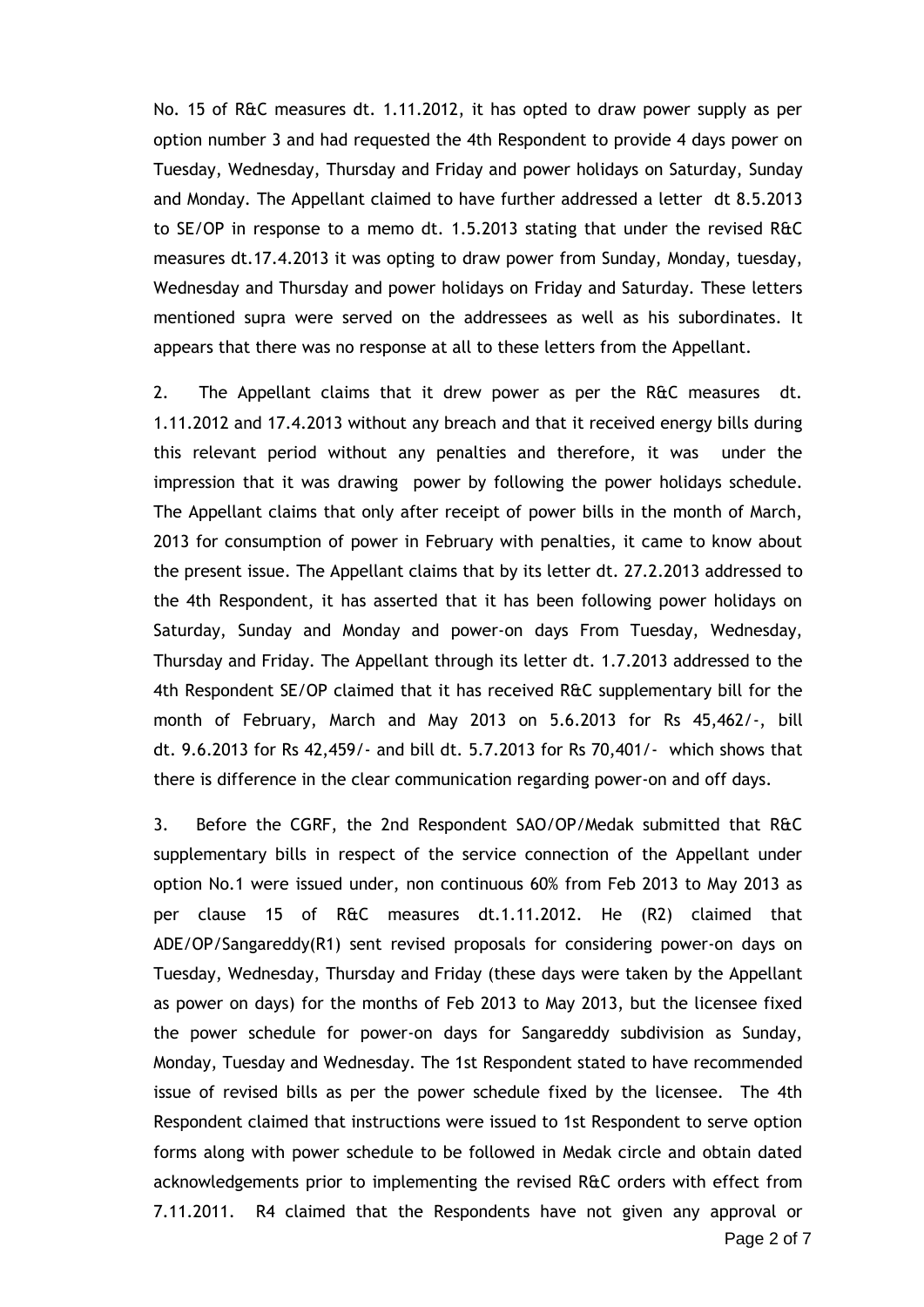consent to the Appellant to avail power supply on days other than the power schedule fixed for medak circle by the licensee. This statement is made by way of reply to the representation of the Appellant. R&C supplementary bills were issued to all the HT consumers including the Appellant without any discrimination. The 4th respondent claimed that the bills were wrongly issued due to oversight under option 1 (60% of CMD) instead of option No. 3 (i.e 4/3 DAYS). Therefore, the 4th Respondent claimed that the bills cannot be revised on the basis of the Appellant's own power schedule.

4. After hearing and on considering the material on record, the CGRF opined that the Appellant cannot alter power-on and power off day's schedule on his own, the bills were revised by the Respondents from Feb 2013 to May 2013 as per option No. 3, the licensee has not approved the request/option of the Appellant to avail supply from Monday to Thursday, the earlier R&C bills were originally issued under option 1(60% CMD) by oversight and they were revised under option 3(4/3 days) and that they were in order and therefore, R&C bills levied by the Respondents are in order and disposed of the Appeal through the impugned orders.

5. The Appellant while questioning the impugned orders, claimed that it was not given any power-on and power off schedule and when requested, it had by way of a letter dt 5.11.2012 addressed to R4, opted to draw power-on Tuesday, Wednesday, Thursday and Friday with power off on Saturday, Sunday and Monday as per the R&C measures dt.1.11.2012, which is marked as Annexure 1, with copies served on corporate office with acknowledgement as well as the first Respondent, for which it got no reply and it drew power as per the option given by it. The Appellant further claimed that as per the revised R&C measures dt. 17.4.2013, it had opted for option no. 3 with power on days as Sunday to Thursday and power off days on Friday and Saturday and it drew power accordingly, and it has not received any communication regarding these options.

6. Aggrieved by the impugned orders, the Appellant preferred the present appeal.

7. Arguments heard. The Efforts made to bring out a settlement could not succeed, and therefore, the matter is being disposed off on merits.

8. The points for determination are:

- 1. Whether the impugned orders are liable to be set aside?
- 2. Whether the schedule fixed by the licensee for drawing power was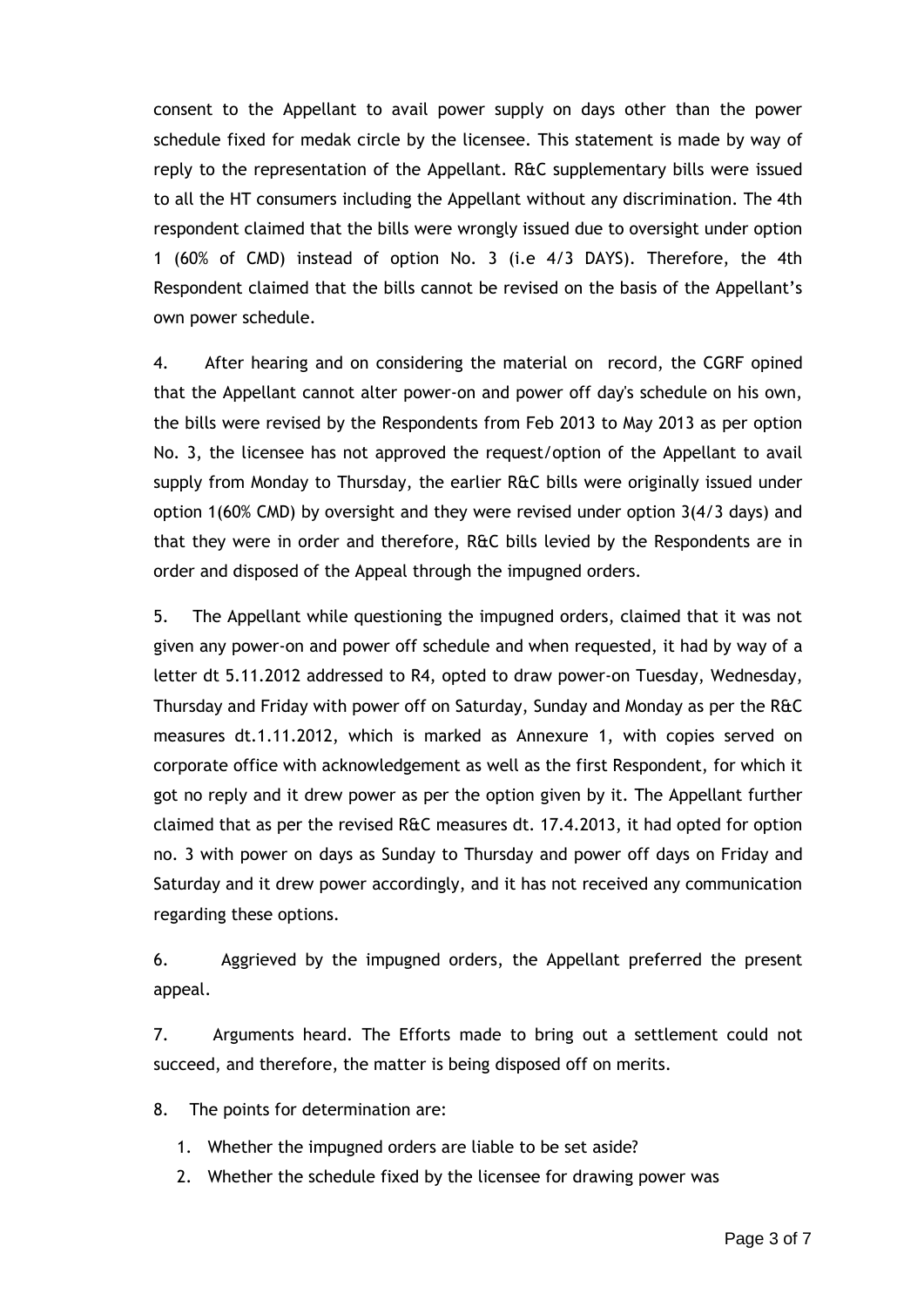intimated to the Appellant to enable it to draw power as per the schedule?

- 3. Whether the Appellant is liable for penalty, when it drew power as specified
- in

 their communication to the Respondent No.4 with copies served on Respondent No.1, which was not contradicted by the Respondents?

## **POINTS 1 to 3**

9. The facts in this case are very clear. The Appellant chose power off/power-on days as per option No.3 in paragraph 15 in R&C measures dt.1.11.2012. Option No.3 says as follows:-

 " Staggered power supply for 18 days, like 4 days power supply in a week with 100% contracted demand during off peak hours and 10% contracted demand during peak hours. During power holiday period of 12 days, 10% contracted demand is permitted for maintenance"

10. R&C measures left the days of power on and power off to the discom to specify. The Respondents filed a copy of memo dt. --/04/13 of CMD(CPDCL) showing district wise 20 day power supply per month. Medak district in which the Appellant is located is at Serial No. 5 showing 5 day power schedule for every week from Sunday/Monday/Tuesday/Wednesday/Thursday. This is with reference to revised R&C measures dt.17.4.2013 at serial No. 14 option No.3. The Respondents have not filed similar memo regarding staggered supply schedule with reference to R&C measures dt.1.11.2012. The Appellant claims that it has not been served or informed about these power-on/ power-off days with reference to R&C measures.Its further claim is that it has not got any response contradicting its letter dt.5.11.2011 addressed to the Respondents 1  $\&$  4 choosing 4 days power-on days as Tuesday/Wednesday/Thursday and Friday and power-off days as Saturday/Sunday/Monday and further the Respondents have issued bills based on this consumption pattern. Only when it received R&C supplementary bill for the months of February, March and May, it came to know about the difference in the schedule for power-on/off days.

11. CGRF noted that the 4th Respondent claimed that the bills were wrongly issued under option no 1 (60% of CMD) instead of option No.3 (4/3 days) and therefore, they have revised under option 3 and issued bills.

12. On behalf of the Respondents, the 2nd Respondent filed a report on the same lines additionally claiming that information regarding power holidays was communicated to all the HT consumers through field officers i.e DE/OP and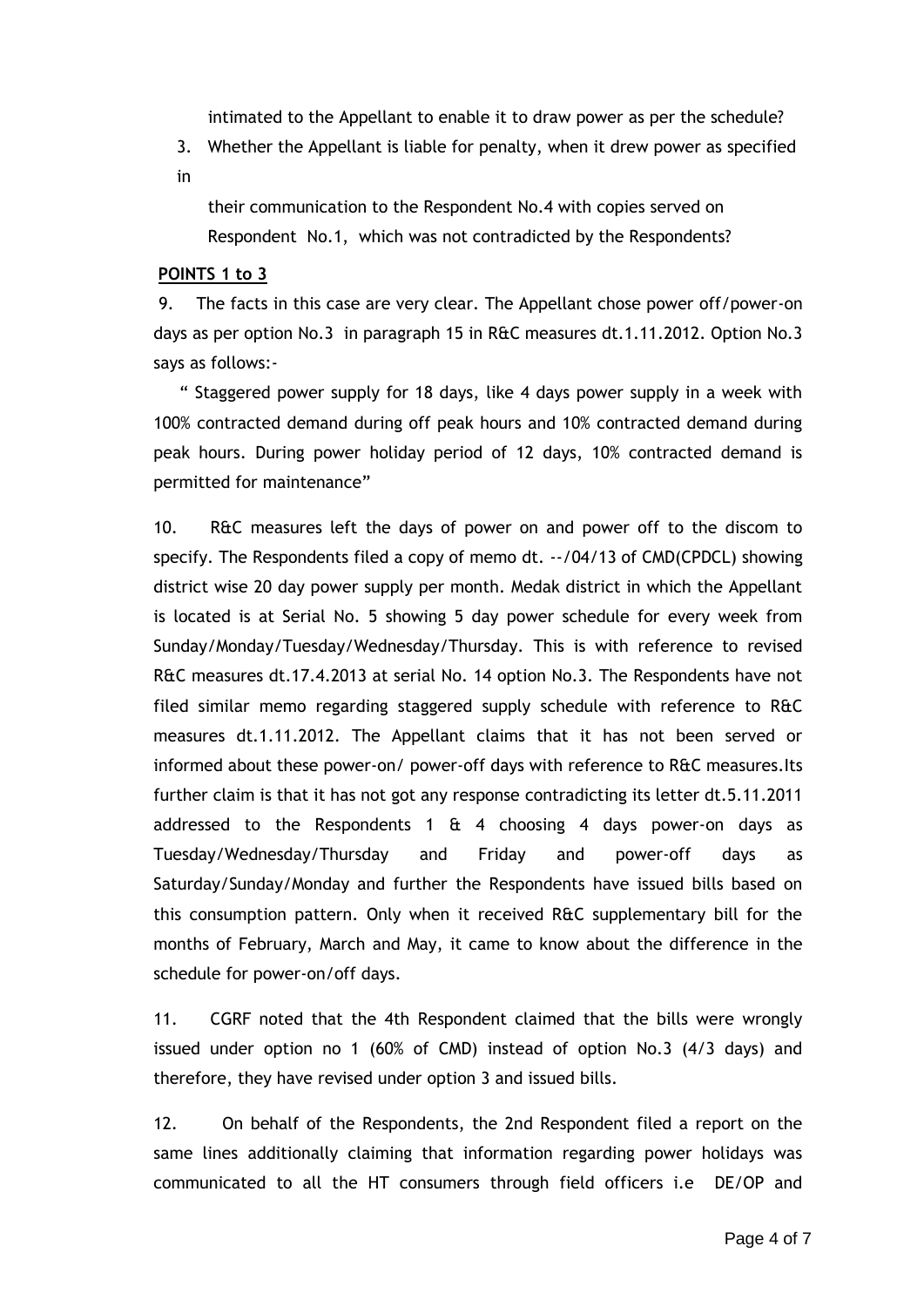ADE/OP, and bills were issued as per the licensee's power-on/power-off schedule and that bills from February 2013 to May 2013 were issued with wrong option (option No.1 i.e 60% throughout the month). The 2nd Respondent submitted a report stating that the R&C penalties of the Appellant amounted to Rs 5,89,302/-, out of which, the Appellant paid Rs 1,00,000/- on 6.5.2013 and Rs 1,23,600/- on 14.3.2014 and that an amount of Rs 3,90,833 was waived towards 50% of R&C penalties.

13. The Respondents have received copy of letter (Annexure No.1) dt. 5.11.2012 from the Appellant regarding option 3 as per R&C measures dt.1.11.2012 and letter dt. 8.5.2013 from the Appellant (Annexure No.2) both addressed to R4 with copies to R1 and R2 exercising option of power-on and power off days, which were also served on R1 and R4 duly acknowledged, clearly invited no response. This option is regarding revised R&C measures 17.4.2013. There was absolutely no response from the Respondents to these letters dt. 5.11.2012 and 8.5.2012 marked as annexures 1 & 2 either rejecting the request or pointing out the power off/on schedule fixed by the discom for Medak.

14. Adding to the woes of the Appellant, the 2nd Respondent through his report vide letter dt.8.7.2015 claimed as follows:-

 " Further it is to submit that in the letter dt. 5.11.2013 the consumer not asked for the power on days from Tuesday to Friday, but they asked for Monday to Thursday".

15. The 2nd Respondent on the behalf of the other Respondents has cleverly stated that the Appellant has not asked for the power on days from Tuesday to Friday but they have asked for Monday to Thursday. This is not the case of the Appellant at all. The Respondents have not discharged their duties fairly, equitably and justifiably. In the first instance, they have not informed the Appellant about the power schedule informing as to how and on what days in a week the power should be drawn during R&C measures dt.1.11.2011 and revised R&C dt.17.4.2013. Apart from this, the Respondents have not replied to the Appellant's letters dt. 5.11.2011 and 8.5.2012 marked as Annexure 1&2 correcting the power drawing schedule drawn by the Discom and thus the Respondents kept the Appellant in the dark about the power drawing schedule prepared by them, which remained a secret as far as the Appellant is concerned.

16. There is no material on the record to suggest that the power drawing schedules according to R&C measures dt.1.11.2012 and 17.4.2013 were ever served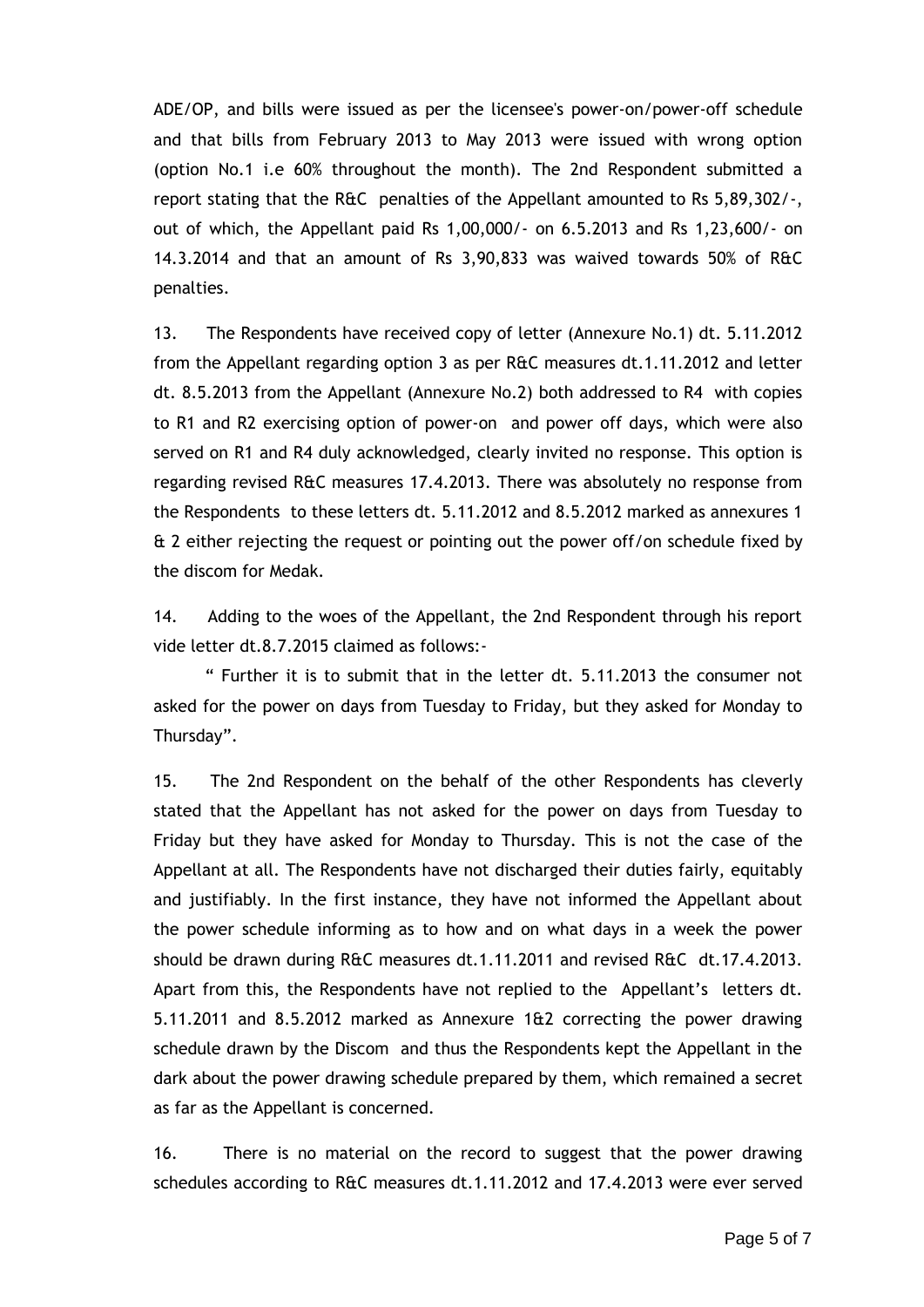on the Appellant. The Appellant was kept in dark till the Respondents prepared revised supplementary bills, which according to the Appellant, was a surprise. Thus, the Appellant was justified in sticking to the option exercised by it to draw power as per the R&C measures dt.1.11.2011 and 17.4.2012 as per option No. 3 of paragraph 15 & 14 respectively. The entire responsibility for this mis-management lies at the doorstep of the Respondents, because they have not responded to the letters annexures 1 & 2 addressed by the Appellant to the Respondents 1, 2 and 4 at any point of time. Apart from this, there is no record to show that the Appellant was at any time alerted about deviation in the power drawing schedule drawn by the discom. There is another circumstance pleaded by the Appellant that they remained within the limits prescribed under the R&C measures and drew power as per the option intimated to the respondent 1, 2 and 4. If this is the fact situation, the Appellant cannot be held responsible for not sticking to the power drawing schedule not communicated to it and also when it was not contradicted on the option taken by it, but which is within the four corners of R&C measures. This is a peculiar case where the Appellant is being penalised for not following the schedule of drawing power, without being intimated about the power drawing schedule fixed by the discom for medak.

17. CGRF, in view of the aforementioned discussion, has totally ignored the special features of the present case, has not examined the position clearly and passed a mechanical order, which cannot be sustained. The points 1 to 3 are answered accordingly.

18. In the result the Appeal is allowed:

a. The impugned orders are set aside.

b. The penalties imposed by way of supplementary bills on the Appellant shall

 stand set aside. The amount of penalty already paid shall be adjusted in the future CC bills.

c. It is hoped that the Respondents would take appropriate measures in communicating the power drawing schedule to the consumers under acknowledgement, before imposing penalties for breach .

Corrected, Signed and Pronounced on this 7th day of August 2015.